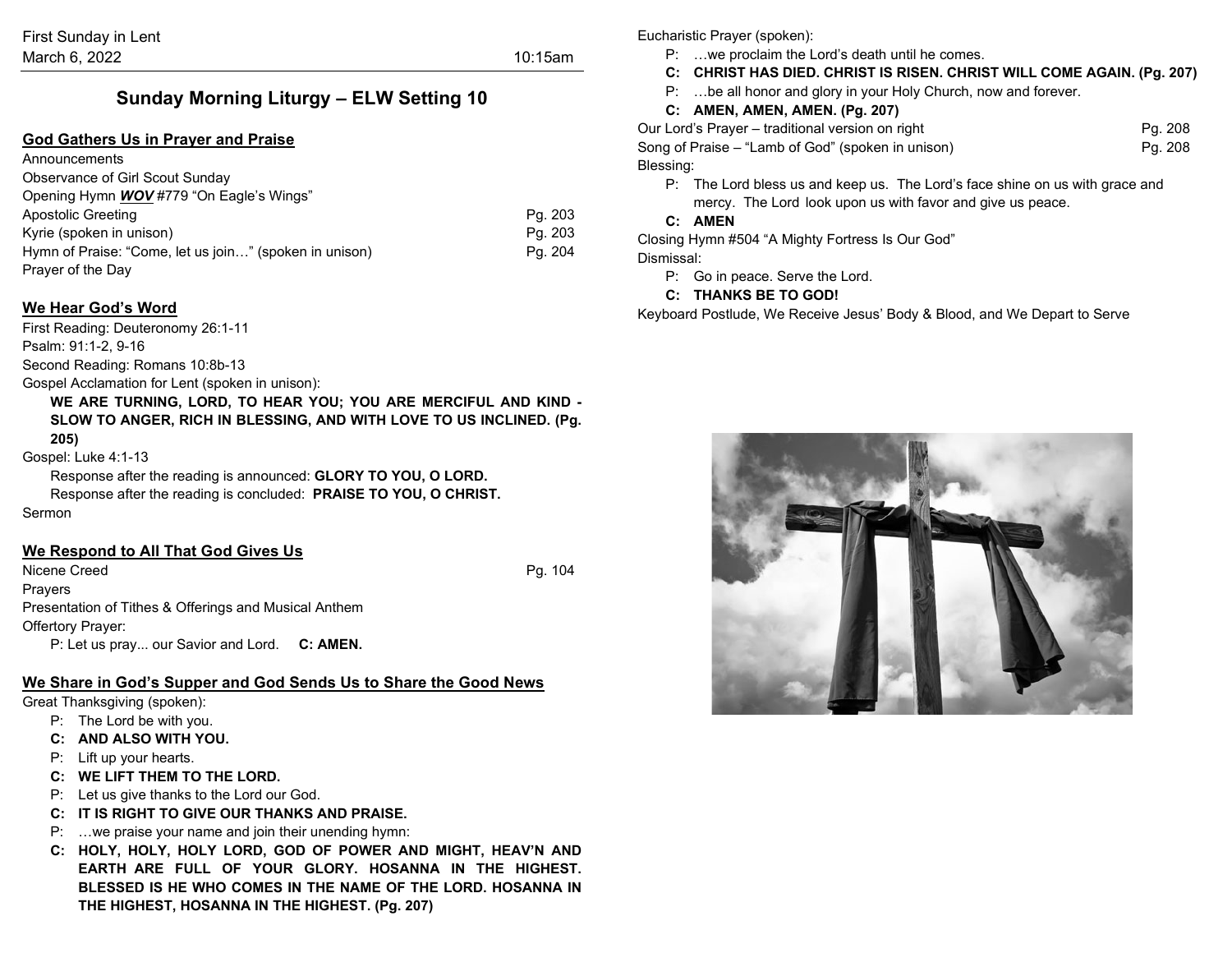# **Saint John's Evangelical Lutheran Church**

**Berrysburg, PA 717-362-9519**

#### **[stjohnhillchurch@frontier.com](mailto:stjohnhillchurch@frontier.com) | [www.stjohnhillchurch.org](http://www.stjohnhillchurch.org/)**

## **Our Mission**

*St. John congregation, responding to the call of the Holy Spirit through the Gospel, unites together to preach and teach the Word, administer the sacraments, and carry out God's mission. With God's guidance and grace, we strive to boldly proclaim by word and action the reconciling Gospel of Jesus: Working together for justice and peace, and caring for those in need in our community and world. We invite everyone to join us wherever you are on your faith journey.*

*Adopted December 8, 2013*

# **Serving Today**

| Pastor                    |
|---------------------------|
| Young Christians Minister |
| Organist                  |
| Lector                    |
| <b>Council President</b>  |
|                           |

For the month of March, our *Celebrate* lectionary bulletin inserts are sponsored by Robert and Faye Weaver thanking God for his presence in their lives. Our family is so blessed with God's Love and Guidance each day!! Our support of *Tree 4 Hope* is sponsored by Carol and Dale Hassinger to the Glory of God, and in Thanksgiving for a Happy and Healthy Christian Family. Our support of one pastor for one month in the *Konde Diocese of the Evangelical Lutheran Church in Tanzania* is sponsored by Dana and Chris Klouser to the Gory of God in honor of our children's birthdates (February 20 and March 8).

Welcome to all who are worshipping with us this morning. If you are a visitor, please sign our guest book in the foyer. As we celebrate our Lord's Supper, we welcome to our table all baptized Christians who have received the sacrament in their home congregations. All persons who do not yet commune are invited to come forward to receive a blessing. Please worship with us again and join in other congregational family activities!

#### **Today, Sunday, March 6**

9am Adult Bible Study (On Zoom)

- 9am SONDay Celebration (In-Person) Masking and safe distancing are still required for everyone present – both adults and young persons – to do our best to protect our (unvaccinated per current guidelines) younger congregational family members!
- 9am Confirmation Class (In-Person)
- 9am Youth Group Bible Time (In-Person)
- 10:15am Worship, Including *Observance of Girl Scout Sunday*, Holy Communion and Celebration Time with Miss Laurie for Young Persons In-Person (In-Person and On Zoom) – In keeping with the most recent guidance from the Centers for Disease Control and Prevention for Dauphin County, masks are no longer required for anyone gathering upstairs for worship, but they remain an option for everyone.

## **Monday, March 7**

8-9:30am Pastor Tom's Office Hours

6:30pm **Please join us for upcoming Book Group Discussions!** For the next several months, all gatherings will be on Zoom. Call or email Ann 717.362.789[5 rahbruner@gmail.com](mailto:rahbruner@gmail.com) if you need a book or have any questions. Copies of the book should be available on the bench under the bulletin board in the foyer. Next up tomorrow evening: **Code Girls** by Liza Mundy. And looking further ahead: April 4 **And Then You Loved Me** by Elspeth Cooper May 2 **American Harvest** by Marie Mutsuki Mocket

Hope to see you there!

#### **Tuesday, March 8**

8-9:30am Pastor Tom's Office Hours

### **Wednesday, March 9**

#### *Day of Prayer for Peace with Justice, Beginning in the Middle East*

8am-12pm Pastor Tom's Office Hours

7pm Community Worship for Lent *at St. John* (In-Person and On Zoom) – In keeping with the most recent guidance from the Centers for Disease Control and Prevention for Dauphin County, masks are no longer required for anyone gathering upstairs for worship, but they remain an option for everyone.

### **Thursday, March 10**

8am-12pm Pastor Tom's Office Hours

### **Friday, March 11**

8-9:30am Pastor Tom's Office Hours

## **Saturday, March 12**

Pastor Tom's Weekly Day Off

*Please be sure to set your clocks ahead one hour before going to bed on Saturday – Daylight Saving Time begins at 2:00 A.M. on Sunday.*

## **Next Sunday, March 13**

Second Sunday in Lent

- 9am Adult Bible Study (On Zoom)
- 9am SONDay Celebration (In-Person) Masking and safe distancing are required for everyone present – both adults and young persons – to do our best to protect our (unvaccinated per current guidelines) younger congregational family members!
- 9am Confirmation Class (In-Person)

9am Youth Group Bible Time (In-Person)

- 10:15am Worship, Including Celebration Time with Miss Laurie for Young Persons In-Person (In-Person and On Zoom) – In keeping with the most recent guidance from the Centers for Disease Control and Prevention for Dauphin County, masks are no longer required for anyone gathering upstairs for worship, but they remain an option for everyone.
- 2pm Monthly Gathering of the Women of the ELCA of St. John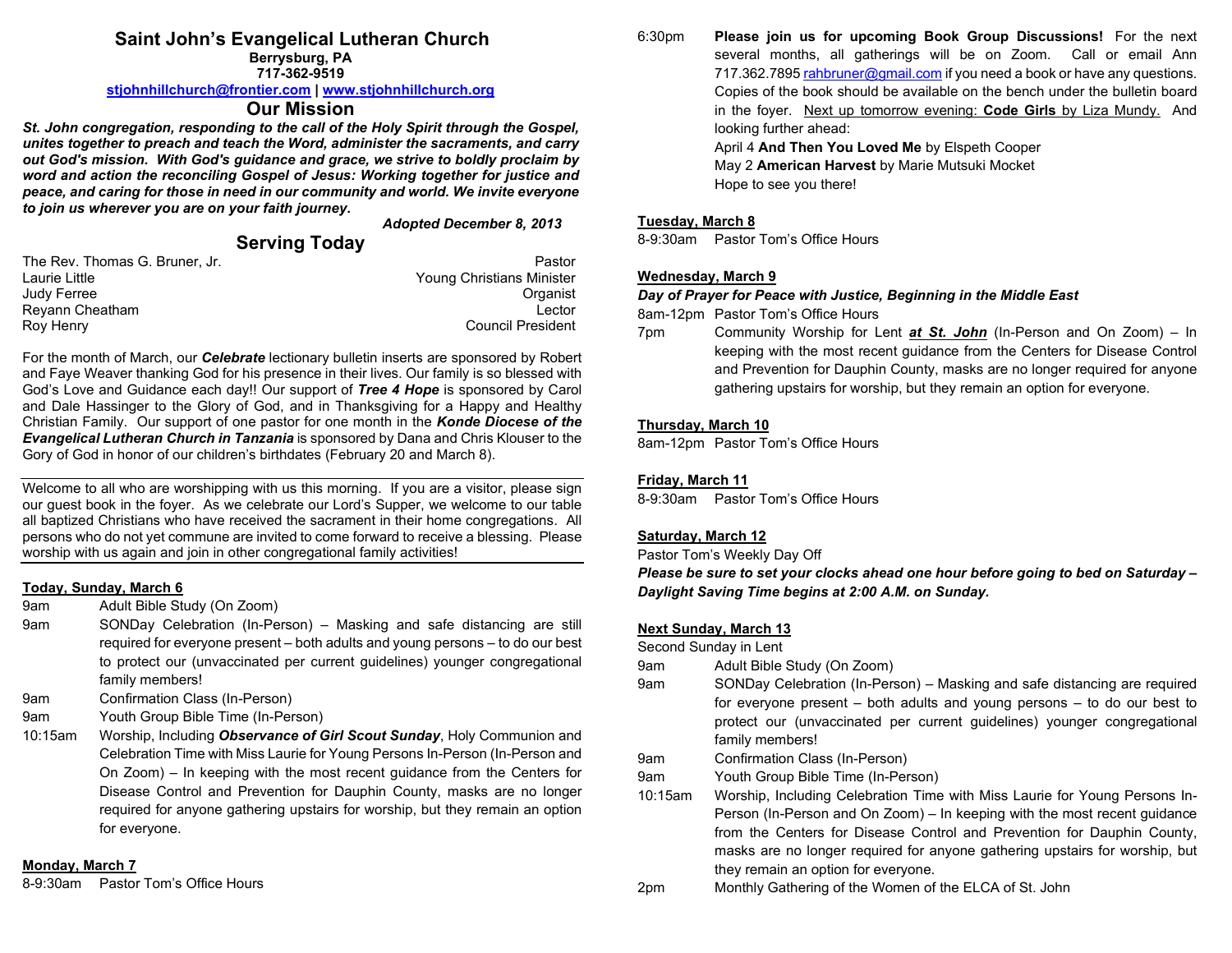# **Looking Ahead**

Tuesday, March 15, will be the deadline to submit items for inclusion in the April *St. John's Epistle*.

Worship & Music Committee will meet on Tuesday, March 15, beginning at 6:15 P.M.

Pastor Tom will be the speaker at the second Wednesday of Community Worship for Lent, at 7:00 P.M. on March 16 at St. Peters (Hoffmans) United Church of Christ, Crossroads.

\* \* \* \* \* \* \*

Pastor Tom will be leading an Inquirer's Class on Tuesday, March 29, from 7:30 to 9:00 P.M. This class is designed for folks who are interested in joining our congregational family, folks who are trying to figure out if this is where God might be guiding them to a faith home, and folks who are already a part of the congregational family but would like to have a bit of a refresher in the basics of Lutheran Christian history and belief. Simply speak with Pastor Tom any time before March 29 to sign up. New members will be received during morning worship on a Sunday in April to be determined.

Containers are located in the foyer for food donations for the food pantry at the Upper Dauphin Human Services Center in Lykens. Please drop off non-perishable food items at any time and, as the contributions add up, deliveries will be made to the pantry by **Larry Gessner**. Thank you!

To make sure that our blessed prayer shawls get to as many folks in need of God's healing touch as possible, it is now possible for anyone from the St. John congregational family to deliver a prayer shawl to a person who is known to them to be hurting in body, mind, and/or spirit, and who would be blessed by receiving one of our shawls. To obtain a shawl, please first contact Pastor Tom, who will help you with the process. *(Please bear in mind that it is the intention of the prayer shawl ministry that each person receive just one shawl "for life", to be used in whatever time(s) of brokenness they may face.)*

Please see the bright blue container at the computer desk in the Sunday School Room to recycle your AA, AAA, C, D, 9-Volt and Button Cell batteries in Alkaline, NiMH, NiCAD, Zinc Air and Non-Lithium types, 9 volts and below. All batteries must be dry cell only, and they cannot be leaking or have broken cases. Through the efforts of Larry Gessner, batteries that are in especially good condition are being recharged and donated to Bethesda Mission, while all others for recycling are delivered to Dauphin County Recycling in Harrisburg.

The Youth Group continues to collect aluminum – aluminum only, please – on the lower level of the barn, facing toward Elizabethville. Please place your aluminum in the barrel outside of the door. Thank you for your help with this major fundraiser for our youth and help for our environment!

If you are not currently comfortable taking part in in-person worship, there are *three* very simple options for giving your tithes and offerings. You are welcome to 1. mail your offering to the church (PO Box 270, Berrysburg, 17005-0270) or 2. drop it by the church and place it in the red plastic tub that is prominently visible in the Sunday School Room, on the table just outside Pastor Tom's office door. In addition, 3. if neither of those is easily done, you may wish to contact your bank about setting up an automatic payment, as some of our congregational family members also have done, whereby the offering you direct is sent by your bank as a check mailed directly to the church. In all cases, Pastor Tom will then see that all offerings received get securely passed along to our counters.

\* \* \* \* \* \* \* \*

### **Hospitalized/Residing in Senior Living/Dealing with Acute Illness**

- **Judy Cheatham** –Rm. #47B, Cadia Healthcare, 900 Van Buren Street, Annapolis, MD 21403
- **Timothy Enders**  Rm. #320, Rosewood Rehab. and Nursing Center, 401 University Drive, Schuylkill Haven, 17972
- **Jane Grosser**  Rm. #705, Northern Dauphin Nursing and Rehab. Center, Millersburg, 17061
- **Warren Hassinger** Rm. #103 Connections Unit, Providence Place of Pottsville, 2200 First Avenue, Pottsville, 17901
- **Marzette Hoffman**  Discharged from Penn State Holy Spirit on 2/27 and Now in Rm. #611, Northern Dauphin Nursing and Rehab. Center, being treated for Recurrence of Long COVID
- **Cora Mace –** Rm. #3647, Roosevelt 3, Masonic Health Care Center, 600 Freemason Drive, Elizabethtown, 17022
- **Joyce Matter**  Rm. #128, Commonwealth Senior Living at Harrisburg, 150 Kempton Avenue, Harrisburg, 17111 (717.909.0417)
- **Ken Nace**  At Home, Undergoing Chemotherapy Treatment for Cancer
- **Donna Rabenold**  At Home, Undergoing Second Phase of Chemotherapy for Breast Cancer
- **Doris Schaffer**  At Home on Hospice Care

#### **Our Faith Active in Worship – February 27, 2022**

| <b>Current - Approx. Budget Goal</b>           | \$2,606                      |
|------------------------------------------------|------------------------------|
| Current - Offerings Received                   | \$3,286                      |
| Benevolence - Offerings Received               | \$282                        |
| Improvement – Offerings Received               | \$80                         |
| Children & Youth Ministry - Offerings Received | \$371                        |
| <b>Total Attendance</b>                        | Zoom $-24$ , In Person $-91$ |